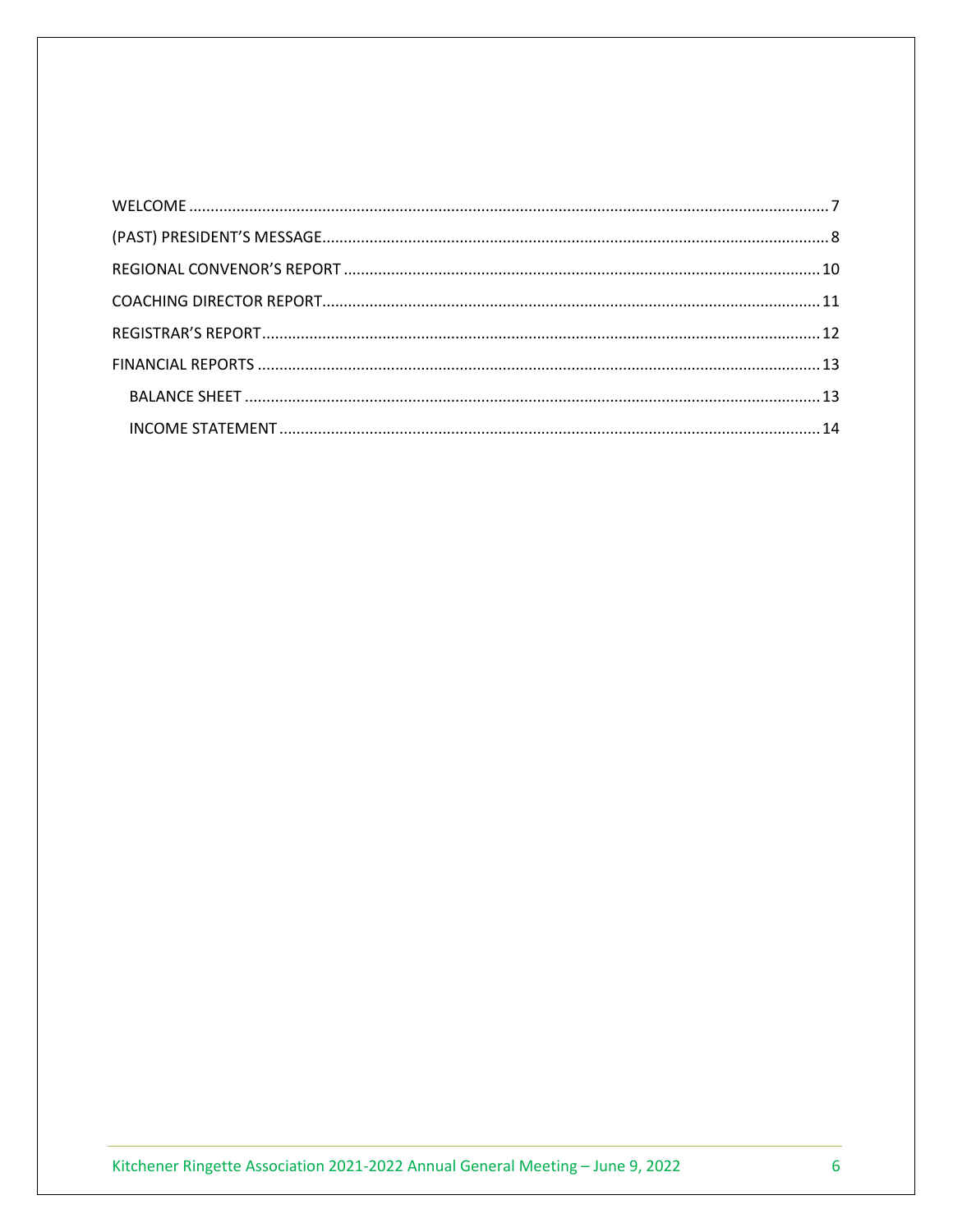## <span id="page-2-0"></span>**WELCOME**

Welcome to everyone able to attend KRA's 2021-2022 AGM. It's so nice to be able to host this year's AGM in person again for the first time since 2019. With the new world of video conferencing we're happy to provide a hybrid meeting style with an online component for those who can't make the meeting in person. Over the next hour or so we will look back at what was the 2021-2022 season, and start looking forward to 2022-2023.

#### **For those attending the AGM online**

Once again this year we will be holding our meeting through Western Region's Zoom account. Please note the following notes and rules to the meeting to ensure that everything flows smoothly.

- Non presenters will be placed in a "Participant" status. You will not be able to unmute your microphones or participate directly in the meeting.
- We ask that all attendees send a private chat to Brian Kettles for attendance purposes. If you intend to vote please also include your player's name(s) and what team he or she plays on.
- Remember that there is only 1 vote per player. If you only have a single player in your household, only one parent/guardian may vote on any topic.
- Questions can be posed in the chat window of the meeting and Brian will relay them to the live meeting.
- The meeting may be recorded for minute-taking purposes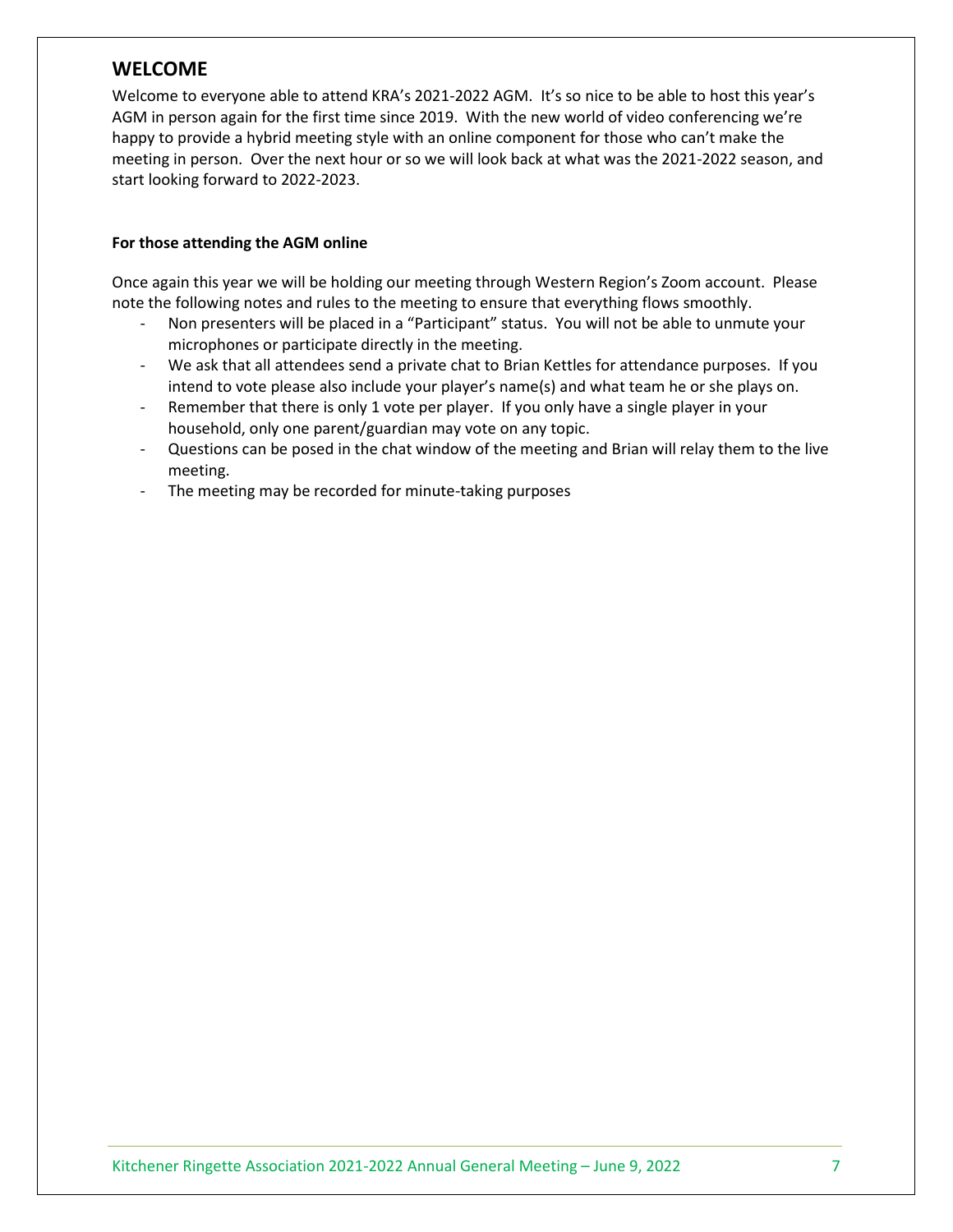# <span id="page-3-0"></span>**(PAST) PRESIDENT'S MESSAGE**

What a difference a year can make! A year ago our AGM marked the end of a season of practices without any league play of any kind. As we rolled into the 2021-2022 season, there was a lot of uncertainty and cautious optimism about how the season would play out. While the summer season was a break for our players, the KRA Board of Directors and other wonderful volunteers continued to stay engaged with the City of Kitchener, the Region of Waterloo, and Ringette Ontario to stay apprised of upcoming rules and regulations. Regular meetings continued to be held to ensure that we were up to date and knew what was to come.

What a relief it was to be able to start laying the groundwork for tryouts, team formations and eventual league play as we approached September. Once we received the official green light to move forward with the season the next few weeks were a bit of a whirlwind. There was a general excitement about what would hopefully be close to a normal season. Tryouts were compressed, teams were formed at both the provincial and regional levels, and we started to see some actual competition out on the ice. Seeing our players back out there playing the sport they love was absolutely amazing and heartwarming. That's not to say that we didn't experience interruptions again with another provincially mandated closure of sporting facilities, and not all players were able to return under provincial rules after the arenas were opened up again, but overall the 2021-2022 season brought a great sense of getting back to our sport.

What not everyone sees is all the volunteer work that goes on behind the scenes. While every season takes a lot of work, these COVID years have taken more than what could be considered "normal". With ever changing rules and direction from the province and Ringette Ontario, it was important to stay on top of these and make sure we were following our various mandates. As I did in last year's report, I'd like to highlight some of key contributors again.

**Mark Eys and the COVID Safety Team.** Once again this season Ringette Ontario mandated that we have a COVID Safety Leader tasked with helping to direct our response, plans, contract tracing, and generally stay up to date with the rules that we had to follow. I'm so grateful that Mark, along with his committee of Bonnie Saunderson and Chrissy Gervais, returned to the position for a second year bringing their experience learned the previous year. Mark kept us in check and ensured that our plans were on the straight and narrow when it came to COVID regulations. Thank you Mark and team, including all those parents who tracked attendance when this was still a requirement.

**The City of Kitchener.** Once again the City was extremely generous in their eagerness to work with local sports associations such as KRA and made it easy to step into a season full of questions. They were very flexible and understanding with our changing mandates, and continued to keep our costs down where they we able to (such as allowing for ice returns on short notice and writing off our locker fees for a second year in a row).

**Ringette Ontario.** As we come out of the pandemic, Ringette Ontario has work with the government of Ontario to secure funding for our associations that we had the opportunity to apply for. We have learned just in the past week that the Kitchener Ringette Association's applications for new goalie equipment, goalie clinics and power skating funding has been approved to the tune of \$9,500! It will be great to refresh our goalie gear to have on hand for our aspiring goalies. As for the goalie clinics and power skating funding, stay tuned for emails directing you on how to sign your players up.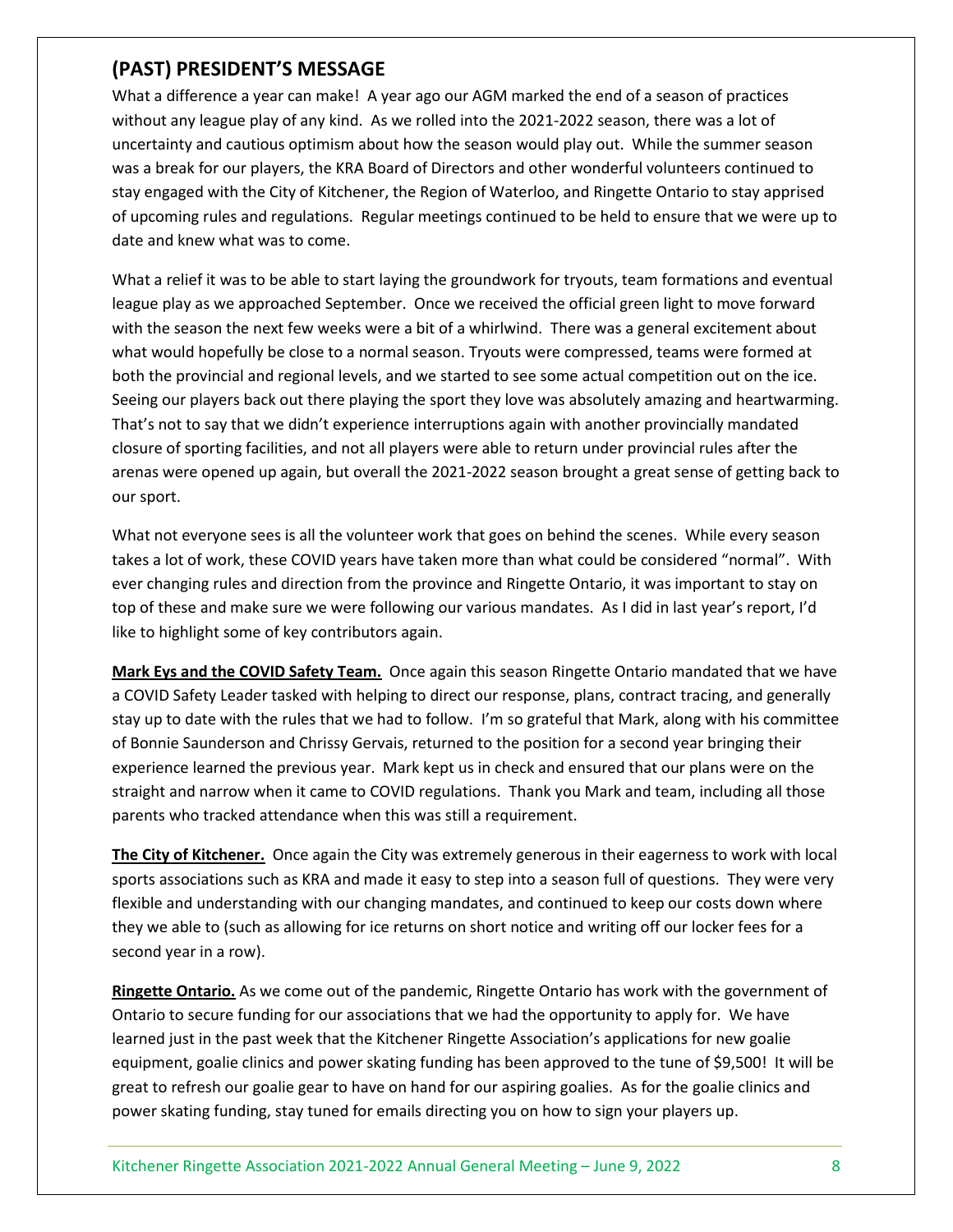**Our Volunteer Coaches**. Once again, hats off to you! Without you we wouldn't have seen our players out there whether practicing or playing in games. Coaching is no small task, between the training programs that have to be followed, putting together practice plans, and spending the time with our players helping them to develop their skills. The time you put in is invaluable to our players' physical and spiritual wellbeing.

**Our Volunteer Board of Directors.** Thank you to the board (listed below) for all the time and hard work put into this season. Sitting on a volunteer board such as ours is typically hidden and thankless, especially in another season where there were so many extra twists and turns, so I want to share a big thank you for all the extra time put in this season. The 2021-2022 Board of Directors was comprised of the following people:

| President: *vacant*                         | Vice President: Nancy Holmes                          |
|---------------------------------------------|-------------------------------------------------------|
| <b>Coaching Director: Meghan Pearse</b>     | <b>Treasurer: Dave Otto</b>                           |
| <b>Registrar: Nancy Nicolson-Houghtling</b> | <b>Secretary: Shelley Cowie</b>                       |
| <b>Ice Scheduler: Travis Park</b>           | <b>Director of Communications: Stewart Saunderson</b> |
| <b>Provincial Convenor: Sid Perron</b>      | <b>Regional Convenor: Brian Kettles</b>               |
| Marketing Director: *vacant*                | <b>Events Coordinator: *vacant*</b>                   |
| Past President: Neil Murray                 |                                                       |

I would especially like to say thank you to our Vice President, Nancy Holmes. With no one stepping forward to take on the President's role at last year's AGM, the idea of having to take on the position for another year given some major changes in my personal availability was incredibly daunting. Fortunately Nancy was willing to split the President's responsibilities this season. I can't thank her enough for taking on what she has this past season as we navigated through another year of uncertainty.

One other note I would like to share about our volunteer Board of Directors is that at no time was the KRA board responsible for any decisions on COVID-related mandates. Every rule our members faced came down from the Province of Ontario, Ringette Ontario, or our local health unit. On more than one occasion we fielded questions about why KRA would make the decision to prevent a player from playing. I can't stress enough that this was never a decision on the part of the board members listed above. Our role was to learn the rules being laid out, digest them, and pass them on to our membership. It would not be fair to hold anything against any of our board members related to COVID restrictions.

Looking forward to 2022-2023, our new board will continue to work with Ringette Ontario and the various government entities to stay up to date with any further COVID related regulations. Hopefully we've seen the end of those and we can have our first uninterrupted season since 2018-2019. Any relevant updates will be communicated as we learn them.

Until next season, have a safe and healthy summer. See you in September!

Neil Murray

Past President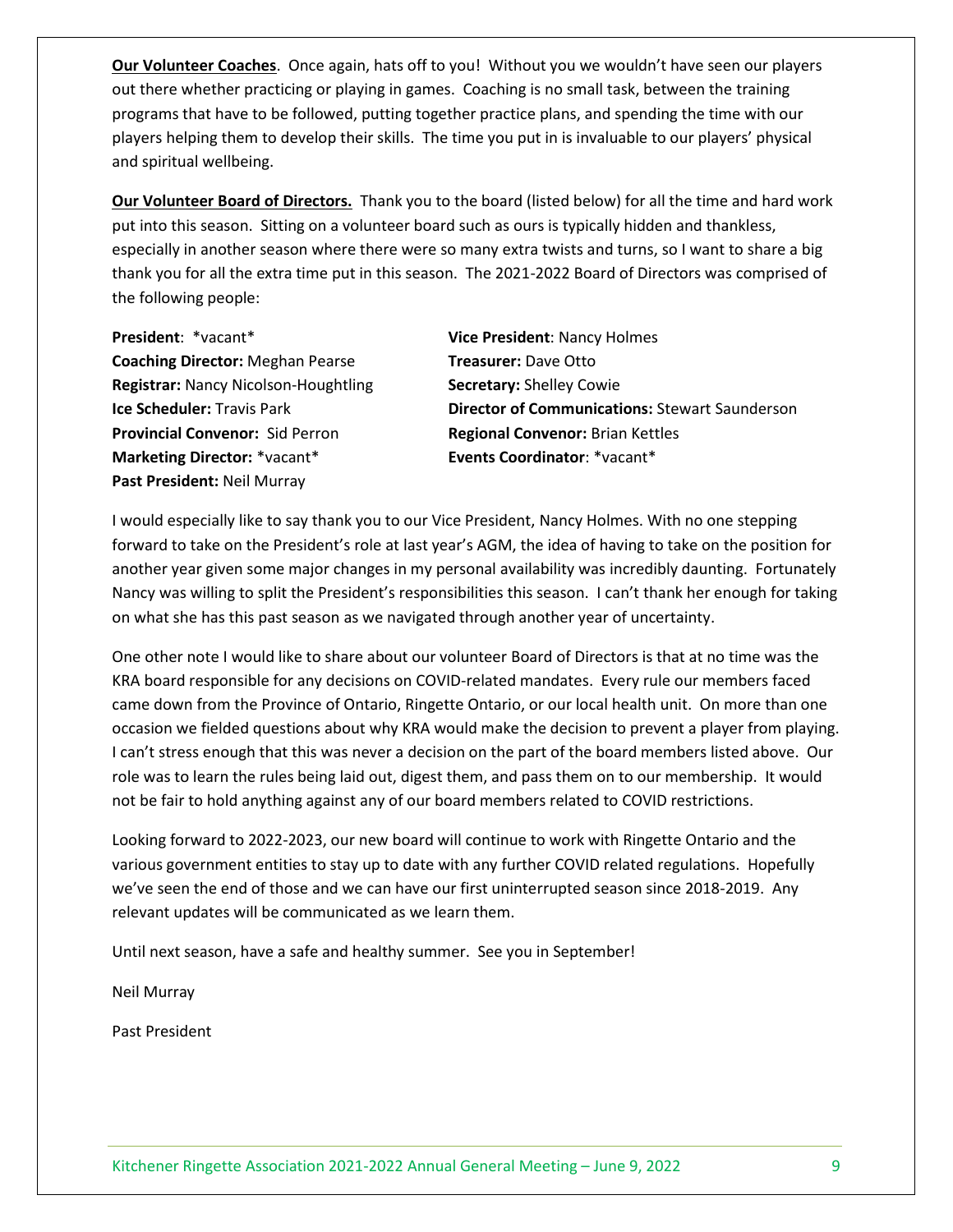## <span id="page-5-0"></span>**REGIONAL CONVENOR'S REPORT**

Allow me to start off by thanking all the players, parents, coaches, and volunteers for another successful season.

While we had our challenges, including a month-long lockdown after the Christmas break, it was good to be back on the ice playing games with teams from across our region. It felt almost normal. Unfortunately many tournaments were canceled, including our own Golden Ring, but some teams did attend the Niagara Falls tournament and all took part in Regionals in London. KRA had a great showing including a Gold at U14, and a Bronze & a Silver at U12.

We welcomed new players at Fun 1, and said goodbye to some U19 players as they aged out of our minor age program.

I wish those U19 players (many you have played 15 or more years with KRA) all the best as move on to the next adventure. Ring it On!

With planning already in full swing for next Season, I am looking forward to see you at the rink!

Brian Kettles

Regional Convener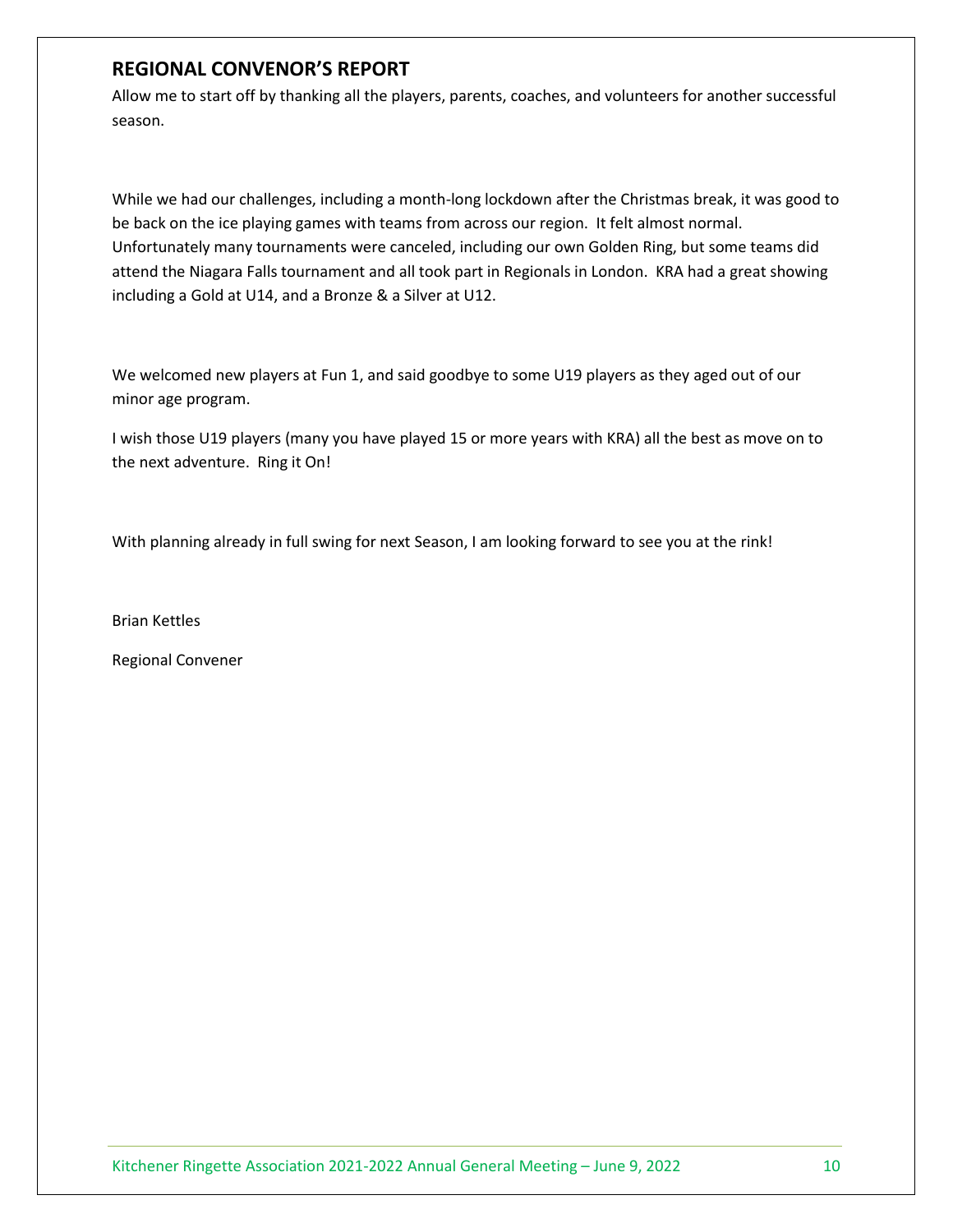## <span id="page-6-0"></span>**COACHING DIRECTOR REPORT**

The 2021-2022 season was successful from a coaching perspective. This season not only saw a number of new volunteers entering coaching positions, but also brought the beginning of our working relationship with Waterloo. With this being the first full year back after a COVID season we had a large push in September to find coaching for all teams being hosted in Kitchener and some of those in Waterloo. Our coaching applications were completed and submitted using our online form again this year.

From a provincial perspective we had two AA teams hosted in Kitchener this year - U14 and U16. Both teams were equipped with coaches that have a multitude of experience in this sport either as a player, coach or both. These teams were a joint effort with Waterloo and coaching selection was done as a joint effort between the Kitchener Coaching Director and Waterloo Coaching Director with interviews being held by a joint committee with representation from both associations.

We were also able to contribute to the hosting of 2 AA teams and 4 A teams in Waterloo – U19, U16, U14 and U12. As with the U14AA and U16AA teams, coaching selection was a joint effort and we saw many qualified and experienced coaches filling these positions – some of whom were Kitchener coaches, taking positions in Waterloo.

In addition to the Provincial teams hosted, we were incredibly fortunate enough to be able to host at least one regional team at every level, hosting two at both U12 and U14. Some incredible coaches returned with us this season to coach a number of our regional teams. We also had some volunteers step up and move into coaching positions where we were struggling to find some.

In total, we had roughly 60 volunteers in coaching or supporting positions with our association this season. A number of these coaches were equipped with the necessary qualifications needed to coach at the level they were placed in and several successfully completed upgrades to their qualifications.

A coaching survey was released to membership to complete in order to provide feedback on their child(ren)'s coaches. These survey results have been compiled and are being reviewed. Feedback will be provided to each of this season's coaches and will be used as part of the coaching selections next season for those returning coaches.

#### **Meghan Pearse**

**KRA Coaching Director**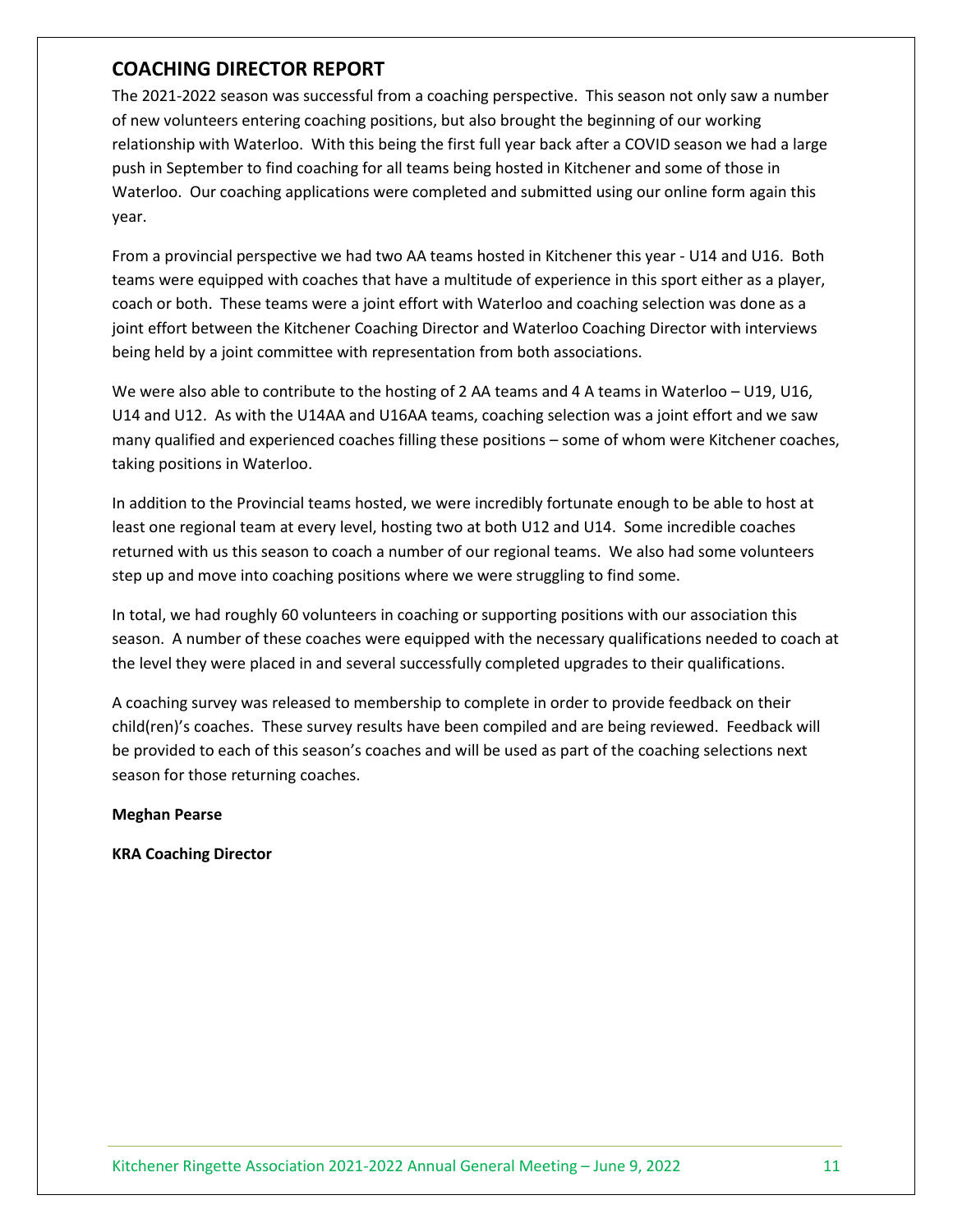## <span id="page-7-0"></span>**REGISTRAR'S REPORT**

The 2021-22 season was as close to return to "normal" as could be expected with lots of challenges including late team formation, shutdowns, and extra events.

#### Registration:

KRA saw a total of 243 KRA home association players and 81 staff registered.

18 players subsequently withdrew for various reasons.

29 players were released to another association for the season, and one player was permanently released (3rd season excluding the COVID skip year).

18 players transferred into KRA

Clinics saw a total of 129 registered players.

With all players starting in their home association, we had to figure out a method for billing for RO fees and ice use. We then did a financial transfer between KRA and Waterloo Ringette as it was easier to do a single cheque than have both associations issue refunds and re-bill. This was a bit more work for the registrars but a lot less for the treasurers and player families! It worked well but hopefully will never need to be repeated LOL!

#### 2021-2022 Carry-forward Credits

Many of our players had carry-forward credits from the 2021-2022 season. Carry-over credits in RAMP didn't work as expected in the fall of 2021, so we implemented a workaround. Thank you everyone for your patience as we worked out the "bugs".

#### 2022-2023 Carry-forward Credits

Thankfully RAMP's account credit system is now working properly and many members were able to use their outstanding credits for Springette registration. Any KRA members who still have credits will see them automatically applied against your fall registration.

#### Credit Refunds

Any family can request their credit to be refunded by their method of payment at any time if you do not wish to retain this credit. There is a \$5.75 fee for e-transfer and a 5% fee (min \$5) for credit card refunds. These fees cover our associated fees from the bank and/or credit card provider.

#### Credit Card Surcharge

Players registering for Springette will have noticed a \$5 surcharge for credit card payments. This will continue going forward to help recover the processing fees charges by our provider. E-transfer payment is ALWAYS welcomed, and encouraged, and does not have this surcharge  $\circled{3}$ . Just remember to include the NAME of the player. Etransfer payments are manually updated in RAMP by our treasurer so will not show on your account immediately  $\circled{e}$ .

See you at the rinks!

Nancy Nicolson-Houghtling KRA Registrar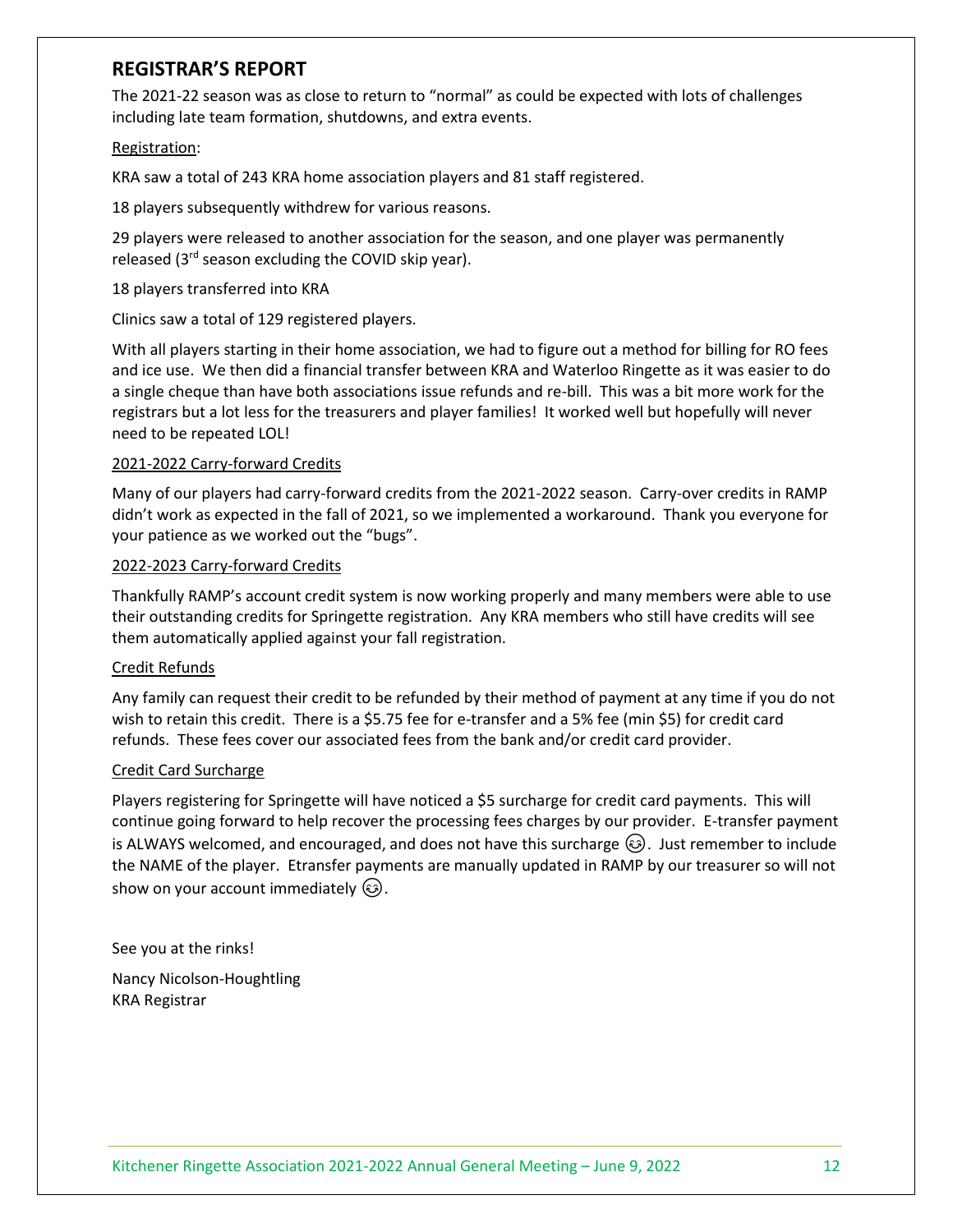# <span id="page-8-0"></span>**FINANCIAL REPORTS**

## <span id="page-8-1"></span>**BALANCE SHEET**

|                                     | 2022                 | 2021      |
|-------------------------------------|----------------------|-----------|
| <b>Current Assets</b>               |                      |           |
| <b>General Bank Account</b>         | \$68,504             | \$69,409  |
| <b>Bingo Bank Account</b>           | \$15,575             | \$18,000  |
| Raffle Bank Account                 | \$9,236              | \$9,236   |
| <b>Total Cash</b>                   | \$93,315<br>\$96,645 |           |
|                                     |                      |           |
| Receivables                         | \$597                | \$0       |
| <b>Prepaid Expenses</b>             | \$4,983              | \$4,983   |
| <b>Total Current Assets</b>         | \$98,895             | \$4,983   |
|                                     |                      |           |
| <b>TOTAL ASSETS</b>                 | \$98,895             | \$101,627 |
|                                     |                      |           |
|                                     |                      |           |
| <b>Current Liabilities</b>          |                      |           |
| <b>Deferred Revenue</b>             | \$6,680              | \$14,560  |
| <b>Other Payables</b>               | \$2,671<br>\$1,804   |           |
| <b>TOTAL LIABILITY</b>              | \$9,351              | \$16,364  |
|                                     |                      |           |
| <b>RETAINED EARNINGS</b>            |                      |           |
| Retained Earnings - Previous Year   | \$85,264             | \$83,956  |
| Current Earnings / (Loss)           | \$4,280              | \$1,308   |
| <b>Total Retained Earnings</b>      | \$89,544<br>\$85,264 |           |
|                                     |                      |           |
| <b>TOTAL LIABILITIES AND EQUITY</b> | \$98,895             | \$101,627 |

*Unaudited*

Kitchener Ringette Association 2021-2022 Annual General Meeting - June 9, 2022 13